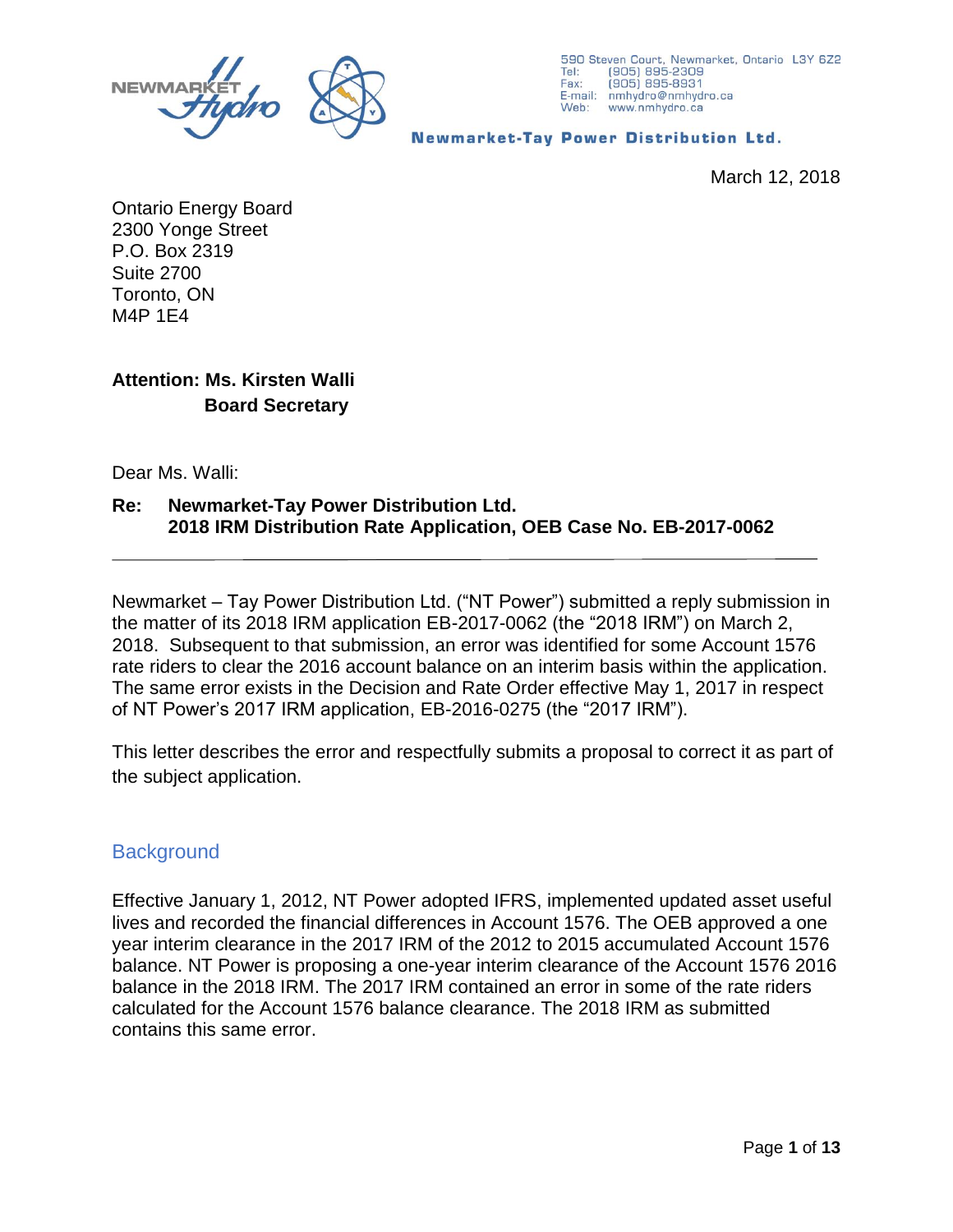## The Rate Rider Error

The error is caused by dividing the annual kW and kWh allocators by 12 to derive the \$/kW and \$/kWh rate riders.

The residential rate rider was correctly calculated in the 2017 and 2018 IRMs. The residential allocator is a monthly billing determinant. The residential rate rider is correctly calculated by dividing the allocator by 12.

The appendixes and tables describing the Account 1576 rate rider within the 2018 IRM can be found at pages 27 to 29 of that application; and in the 2017 IRM at pages 11 and 12.

The error causes an underachievement of the rate riders in the general service, streetlighting, unmetered scattered load and sentinel light classifications. The net effect of underachievement is a shortfall in the Account 1576 balance clearance amount.

# Proposed Correction Within the 2018 IRM

NT Power is proposing revised Account 1576 rate riders be approved in the 2018 IRM to refund to applicable customers the estimated 2017 IRM Account 1576 clearance shortfall and refund to all customers the 2016 Account 1576 balance. NT Power is proposing to do this by using:

- a) corrected kW and kWh allocators
- b) 2017 Account 1576 clearance shortfall by customer class
- c) 2016 Account 1576 balance; and
- d) 2016 billing determinants to derive the rate riders

This is shown in Table A: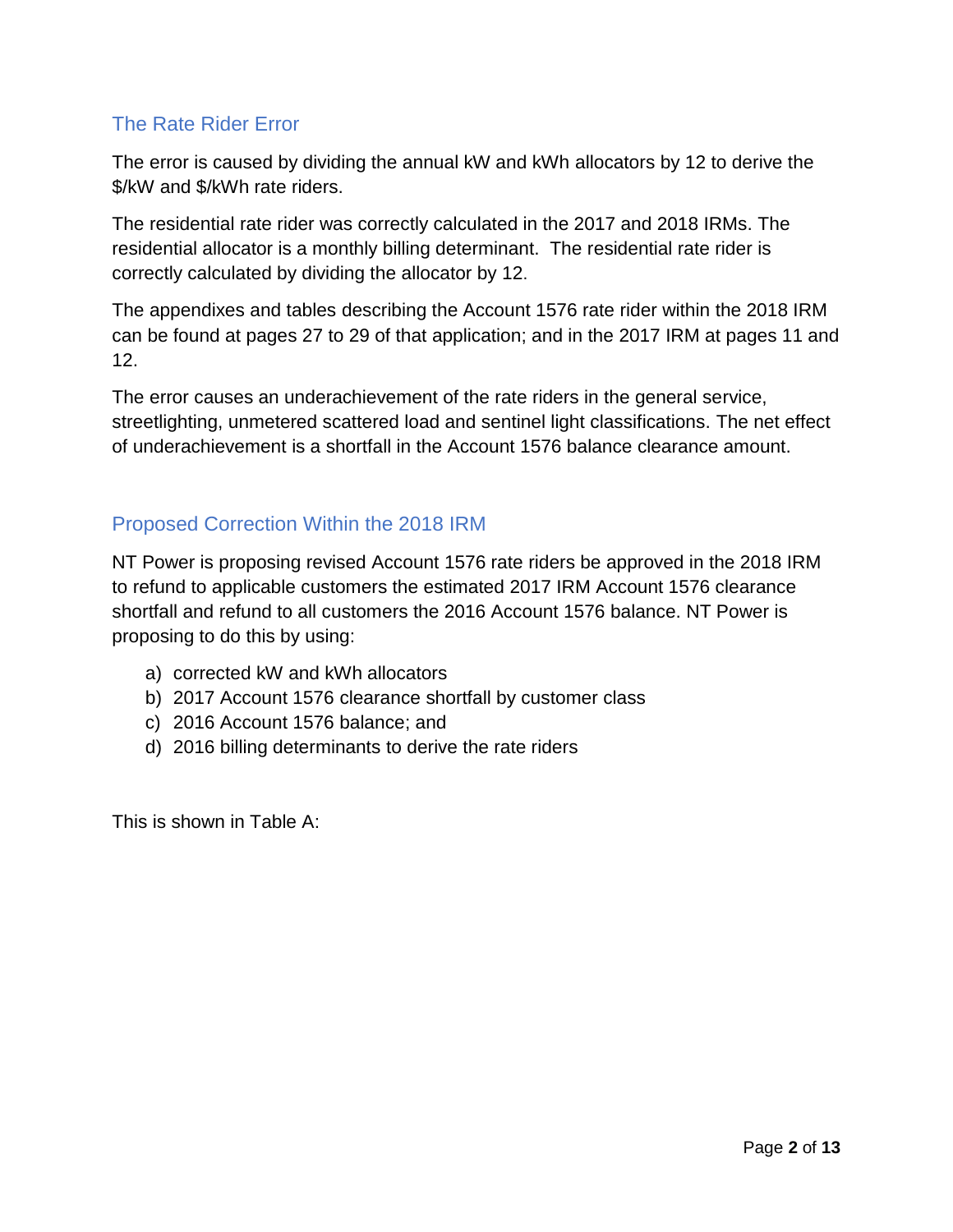| <b>Customer Class</b> | Units of<br><b>Measure</b> | <b>Frequency</b><br>οf<br><b>Allocator</b> | 2016<br><b>Allocator</b> | <b>Allocation of</b><br>Account 1576<br>(2016) |      | <b>Estimated</b><br>2017<br><b>Clearance</b><br><b>Shortfall</b><br>$(2012 - 2015)$ | <b>Total</b><br><b>Allocation</b><br>of Account<br>1576 | <b>Proposed</b><br><b>Corrected</b><br><b>1576 Rate</b><br><b>Rider</b> | <b>Occurrence</b><br>of Allocator Verification |     |               |
|-----------------------|----------------------------|--------------------------------------------|--------------------------|------------------------------------------------|------|-------------------------------------------------------------------------------------|---------------------------------------------------------|-------------------------------------------------------------------------|------------------------------------------------|-----|---------------|
| Residential           | # of<br>customers          | Monthly                                    | $31.945$ \$              | 673,707                                        | \$   | ۰                                                                                   | \$<br>673.707 \$                                        | 1.7575                                                                  | $12 \text{ s}$                                 |     | 673.707       |
| GS <50 kW             | <b>kWh</b>                 | Annual                                     | 87,282,578 \$            | 219,452 \$                                     |      |                                                                                     | 828,110 \$1,047,563 \$                                  | 0.0120                                                                  |                                                |     | 1 \$1,047,563 |
| GS >50 kW             | kW                         | Annual                                     | 701,463 \$               | 692.424                                        |      |                                                                                     | $$2,488,827$ $$3,181,252$ $$$                           | 4.5352                                                                  |                                                |     | \$3,181,252   |
| <b>USL</b>            | <b>kWh</b>                 | Annual                                     | 275.297 \$               | 692                                            | \$   | $2.933$ \$                                                                          | $3.625$ \$                                              | 0.0132                                                                  |                                                | 1\$ | 3,625         |
| Sentinel Lighting     | kW                         | Annual                                     | 798 \$                   | 723                                            | - \$ | $2,569$ \$                                                                          | $3,292$ \$                                              | 4.1248                                                                  |                                                | 15  | 3,292         |
| Street Lighting       | kW                         | Annual                                     | $7,341$ \$               | $6.747$ \$                                     |      | $31,309$ \$                                                                         | $38.055$ \$                                             | 5.1838                                                                  |                                                | 1\$ | 38,055        |
| <b>Total</b>          |                            |                                            |                          | \$<br>1,593,745                                |      |                                                                                     | $$3,353,748$ $$4,947,493$                               |                                                                         |                                                |     | \$4,947,493   |

#### **Table A** Proposed 2018 IRM Account 1576 Rate Rider Allocation by Customer Class

USL= Unmetered Scattered Load

NT Power has estimated the 2017 IRM Account 1576 clearance shortfall amounts by customer class through analyzing the current amount refunded to customers and extrapolating to April 30, 2018. The 'Shortfall by Customer Class' in Table B below is the estimated Account 1576 balance clearance shortfall.

The 'Verification' calculation column within the table is a cross check of the rate riders, allocators, and occurrence of allocator values.

| <b>Customer Class</b>  | <b>Units of</b><br><b>Measure</b> | <b>Frequency</b><br>of Allocator | 2013<br><b>Allocator</b> |    | <b>Allocation of</b><br>Account 1576 | <b>Account</b><br><b>1576 Rate</b><br><b>Rider</b> | <b>Occurrence</b><br>of Allocator Verification |    |             | <b>Shortfall by</b><br><b>Customer</b><br><b>Class</b> |      | <b>Corrected</b><br><b>1576 Rider</b> |     | <b>Corrected</b><br><b>VS</b><br><b>Submitted</b> |
|------------------------|-----------------------------------|----------------------------------|--------------------------|----|--------------------------------------|----------------------------------------------------|------------------------------------------------|----|-------------|--------------------------------------------------------|------|---------------------------------------|-----|---------------------------------------------------|
| Residential            | # of<br>customers                 | Monthly                          | 31,620                   | \$ | $2,723,652$ \$                       | 7.1781                                             | 12                                             |    | \$2,723,652 | \$                                                     | \$   | $7.1781$ \$                           |     |                                                   |
| GS <50 kW              | kWh                               | Annual                           | 92,196,807               | \$ | $903.393$ $\sqrt{5}$                 | 0.0008                                             |                                                | \$ | 75.283      | \$<br>828.110 \$                                       |      | 0.0098                                | \$  | 0.0090                                            |
| GS >50 kW              | kW                                | Annual                           | 699.724                  | \$ | $2.715.084$ \ \ \$                   | 0.3234                                             |                                                | \$ | 226.257     | \$2,488,827                                            | l \$ | 3.8802                                |     | 3.5569                                            |
| <b>USL</b>             | kWh                               | Annual                           | 326,520                  | S  | 3,199                                | 0.0008<br>S                                        |                                                | \$ | 267         | \$<br>$2,933$ \$                                       |      | 0.0098                                | S   | 0.0090                                            |
| Sentinel Lighting      | kW                                | Annual                           | 820                      | ű. | $2,803$ \$                           | 0.2848                                             |                                                | \$ | 234         | \$<br>2,569                                            | - \$ | 3.4177                                |     | 3.1329                                            |
| <b>Street Lighting</b> | kW                                | Annual                           | 14,476                   | S  | $34.155$ \ \$                        | 0.1966                                             |                                                | \$ | 2.846       | \$<br>$31.309$ \$                                      |      | 2.3594                                | \$. | 2.1628                                            |
| <b>Total</b>           |                                   |                                  |                          | \$ | 6,382,286                            |                                                    |                                                |    | \$3,028,538 | \$3,353,748                                            |      |                                       |     |                                                   |

USL= Unmetered Scattered Load

NT Power has also projected the 2018 IRM Account 1576 clearance shortfall using the rate riders contained within the application. This in shown in Table C. A 'Verification' calculation column is included.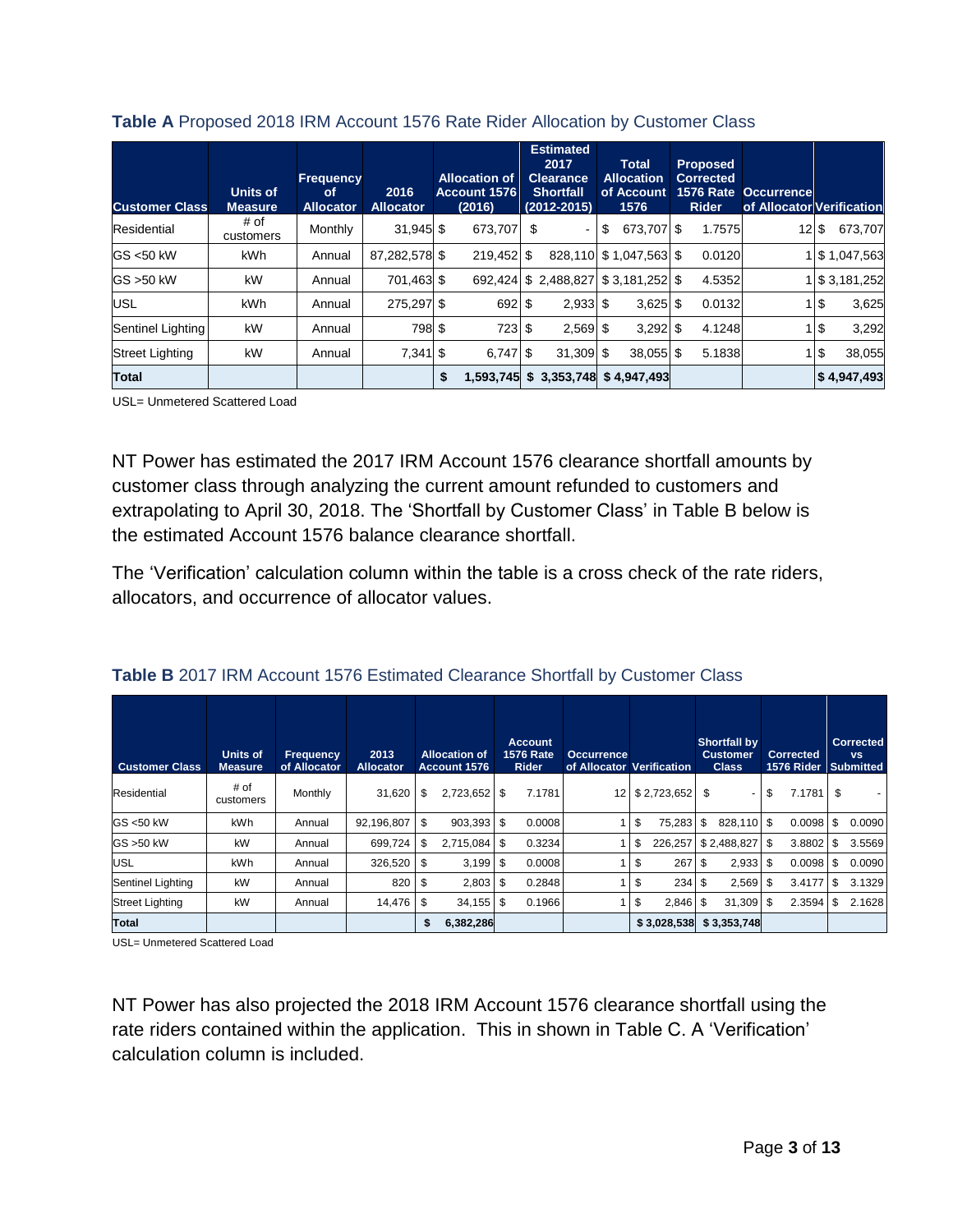| <b>Customer Class</b>  | Units of<br><b>Measure</b> | <b>Frequency</b><br>0f<br><b>Allocator</b> | 2016 Allocator | <b>Allocation of</b><br>Account 1576 |           | <b>Submitted</b><br><b>IRM Tariff</b><br><b>1576 Rate</b><br><b>Rider</b> | <b>Occurrence</b><br>of Allocator Verification |     |         |      | <b>Shortfall by</b><br><b>Customer</b><br><b>Class</b> | <b>Corrected</b><br><b>1576 Rider</b> |     | <b>Corrected</b><br><b>VS</b><br><b>Tariff</b> |
|------------------------|----------------------------|--------------------------------------------|----------------|--------------------------------------|-----------|---------------------------------------------------------------------------|------------------------------------------------|-----|---------|------|--------------------------------------------------------|---------------------------------------|-----|------------------------------------------------|
| Residential            | # of<br>customers          | Monthly                                    | 31.945         | \$<br>673.707                        | ା \$      | 1.7575                                                                    | 12 <sub>1</sub>                                | S   | 673.707 | - \$ | $\overline{a}$                                         | \$<br>1.7575                          | \$  |                                                |
| GS <50 kW              | kWh                        | Annual                                     | 87,282,578     | \$<br>219,452 \$                     |           | 0.0002                                                                    |                                                | \$  | 18.288  | S    | 201.165 \$                                             | 0.0025                                | \$  | 0.0023                                         |
| GS >50 kW              | kW                         | Annual                                     | 701.463        | \$<br>692.424                        | <b>1S</b> | 0.0823                                                                    |                                                | \$  | 57.702  | \$   | 634.722 \$                                             | 0.9871                                | \$  | 0.9049                                         |
| <b>USL</b>             | kWh                        | Annual                                     | 275,297        | \$<br>692                            | <b>S</b>  | 0.0002                                                                    |                                                | -\$ | 58 \$   |      | 634                                                    | \$<br>0.0025                          | \$. | 0.0023                                         |
| Sentinel Lighting      | kW                         | Annual                                     | 798            | \$<br>723                            | \$        | 0.0755                                                                    |                                                | \$  | 60 \$   |      | 662 \$                                                 | 0.9055                                | \$. | 0.8301                                         |
| <b>Street Lighting</b> | kW                         | Annual                                     | 7.341          | \$<br>6.747                          | ี I \$    | 0.0766                                                                    |                                                | \$  | 562 \$  |      | $6.185$ \$                                             | 0.9190                                | \$  | 0.8424                                         |
| <b>Total</b>           |                            |                                            |                | \$<br>1,593,745                      |           |                                                                           |                                                | \$  | 750,377 | \$   | 843,368                                                |                                       |     |                                                |

#### **Table C** 2018 IRM Account 1576 Projected Clearance Shortfall by Customer Class

USL= Unmetered Scattered Load

# Proposed 2018 IRM Account 1576 Rate Riders by Customer Class

NT Power proposes that the Account 1576 rate riders submitted in the 2018 IRM be revised and calculated using:

- a) corrected kW and kWh allocators
- b) 2017 Account 1576 refund shortfall of \$3,353,748 (Table B); and
- c) 2016 Account 1576 balance of \$1,593,745 (Table C) for a total of \$4,947,493

Table D below summarizes the proposed 2018 IRM Account 1576 rate riders by customer class for interim clearance of both balances over a one-year period.

| <b>Customer Class</b>           | <b>Total Allocation of</b><br><b>Account 1576</b> | <b>Proposed 1576</b><br><b>Rate Rider</b> | <b>Monthly Billing</b><br><b>Units</b> |
|---------------------------------|---------------------------------------------------|-------------------------------------------|----------------------------------------|
| <b>Residential</b>              | \$<br>673,707                                     | \$<br>1.7575                              | \$/customers                           |
| GS <50 kW                       | \$<br>1,047,563                                   | \$<br>0.0120                              | \$/kWh                                 |
| GS > 50 kW                      | \$<br>3,181,252                                   | \$<br>4.5352                              | $\frac{1}{2}$ /kW                      |
| <b>Unmetered Scattered Load</b> | \$<br>3,625                                       | \$<br>0.0132                              | \$/kWh                                 |
| Sentinel Lighting               | \$<br>3,292                                       | \$<br>4.1248                              | $\frac{1}{2}$ /kW                      |
| <b>Street Lighting</b>          | \$<br>38,055                                      | \$<br>5.1838                              | $\frac{K}{W}$                          |
| <b>Total</b>                    | \$<br>4,947,493                                   |                                           |                                        |

### **Table D** Summary of Revised Proposed Account 1576 Rate Riders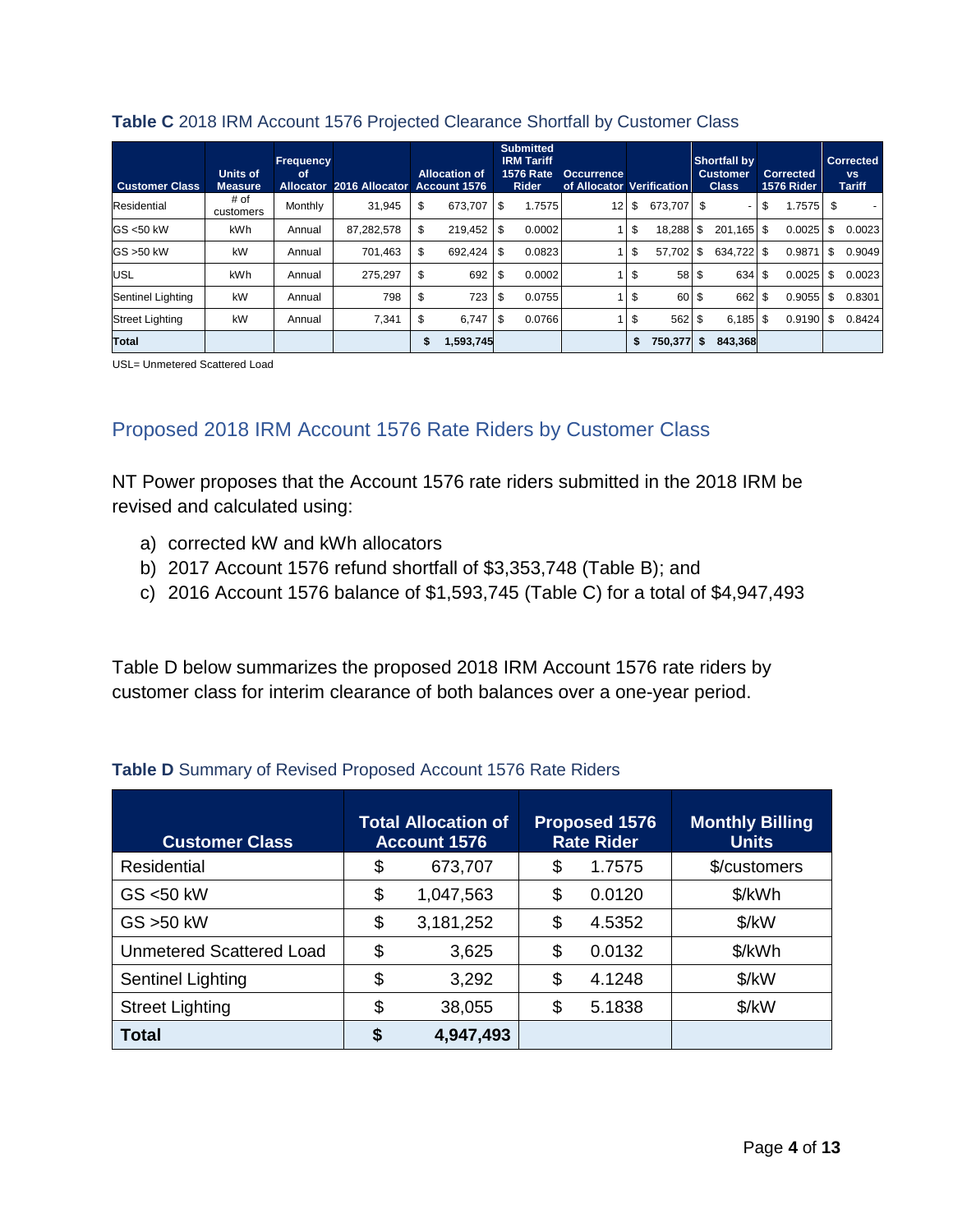### Bill Impacts

The bill impacts of the proposed correction are summarized below in Table E and show the effect of both including and excluding the Account 1576 Rate Rider.

|                                 |                                      |                                      |     |               | <b>Without 1576 Rate Rider</b> | With 1576 Rate Rider  |                         |
|---------------------------------|--------------------------------------|--------------------------------------|-----|---------------|--------------------------------|-----------------------|-------------------------|
| <b>Customer</b><br><b>Class</b> | <b>Consumption/</b><br><b>Demand</b> | <b>Billing</b><br><b>Determinant</b> |     | $Impact($ \$) | Impact (%)                     | <b>Impact</b><br>(\$) | <b>Impact</b><br>$(\%)$ |
| Residential                     | 242                                  | kWh                                  | \$  | 1.39          | 2.68%                          | \$7.08                | 16.03%                  |
| Residential                     | 750                                  | kWh                                  | -\$ | 2.91          | $-2.61%$                       | $-$2.79$              | $-2.69%$                |
| GS <50 kW                       | 2000                                 | <b>kWh</b>                           | \$  | 0.35          | 0.12%                          | $-$ \$23.16           | $-7.63%$                |
| GS > 50 kW                      | 500                                  | kW                                   | -\$ | 853.58        | $-2.17%$                       | $-$ \$3,233.25        | $-8.24%$                |
| Unmetered<br>Scattered<br>Load  | 200                                  | <b>kWh</b>                           | -\$ | 1.20          | -4.04%                         | $-$4.00$              | $-13.59%$               |
| Sentinel<br>Lighting            | 1                                    | kW                                   | -\$ | 2.09          | $-2.97\%$                      | $-$6.44$              | $-9.19%$                |
| <b>Street</b><br>Lighting       | 1000                                 | kW                                   |     | \$9,533.49    | 10.65%                         | \$3,897.96            | 4.37%                   |

### **Table E** Billing Impacts With and Without 1576 Rate Rider

The bill impacts without the 1576 rate rider cited in the above table is referenced from the 2018 IRM Rate Generator Model, tab '20. Bill Impacts'. The bill impacts with the proposed revision to the 1576 rate rider is sourced from the Revised Appendix 4: Bill Impacts with 1576. The revised Account 1576 rate rider proposes a positive bill impact for all customer classes with the exception of streetlighting, based on the average consumption/ demand.

An updated submission of the 'Revised Appendix 4: Bill Impacts with 1576' is attached and submitted in live excel format via RESS.

All of which is respectfully submitted,

[Original Signed by]

### **Michelle Reesor**

Regulatory Analyst Newmarket-Tay Power Distribution 905-953-8548 ext 2265 [mreesor@nmhydro.ca](mailto:mreesor@nmhydro.ca)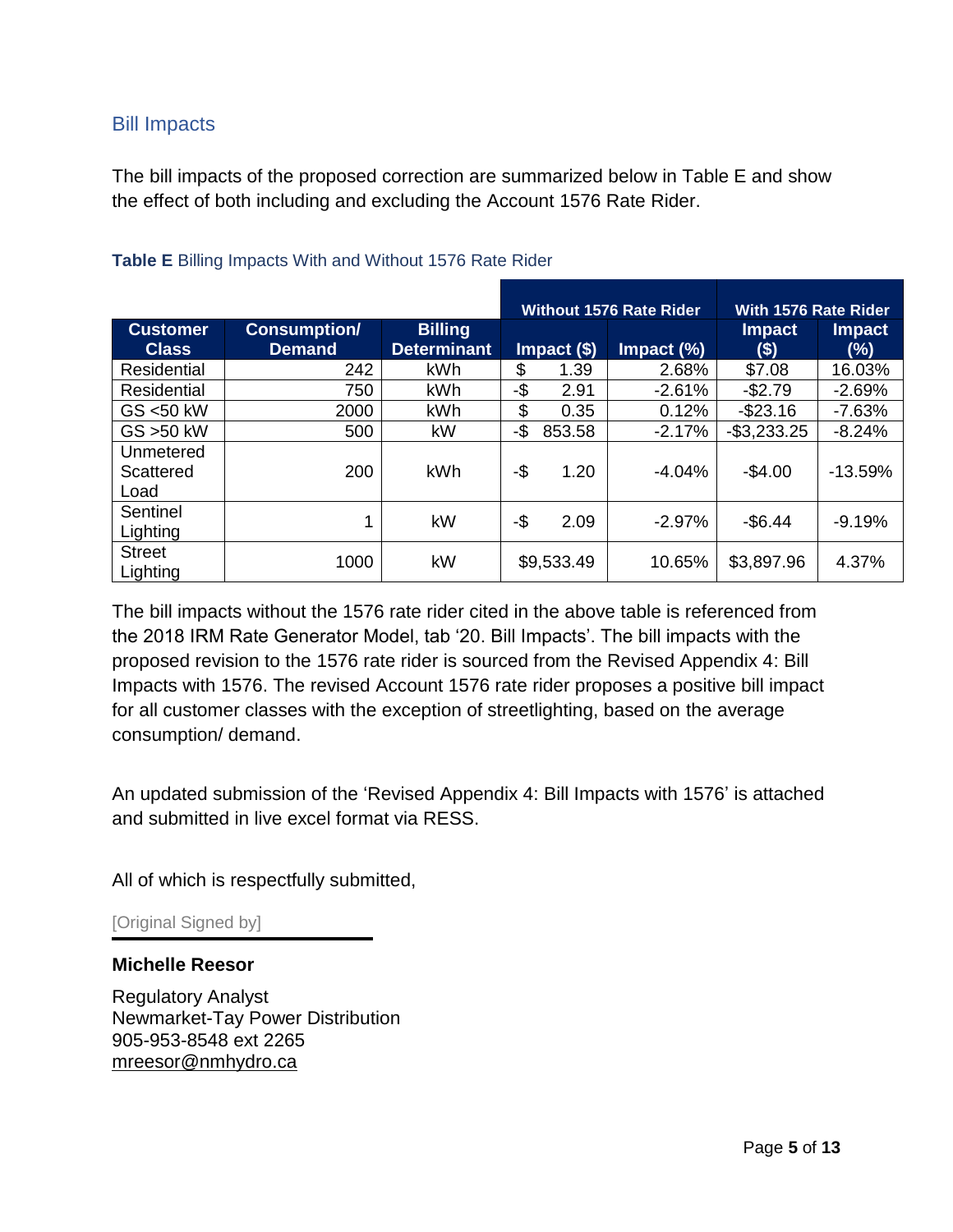# Revised Appendix 4: Bill Impacts with 1576

### *Submitted in Live Excel Format*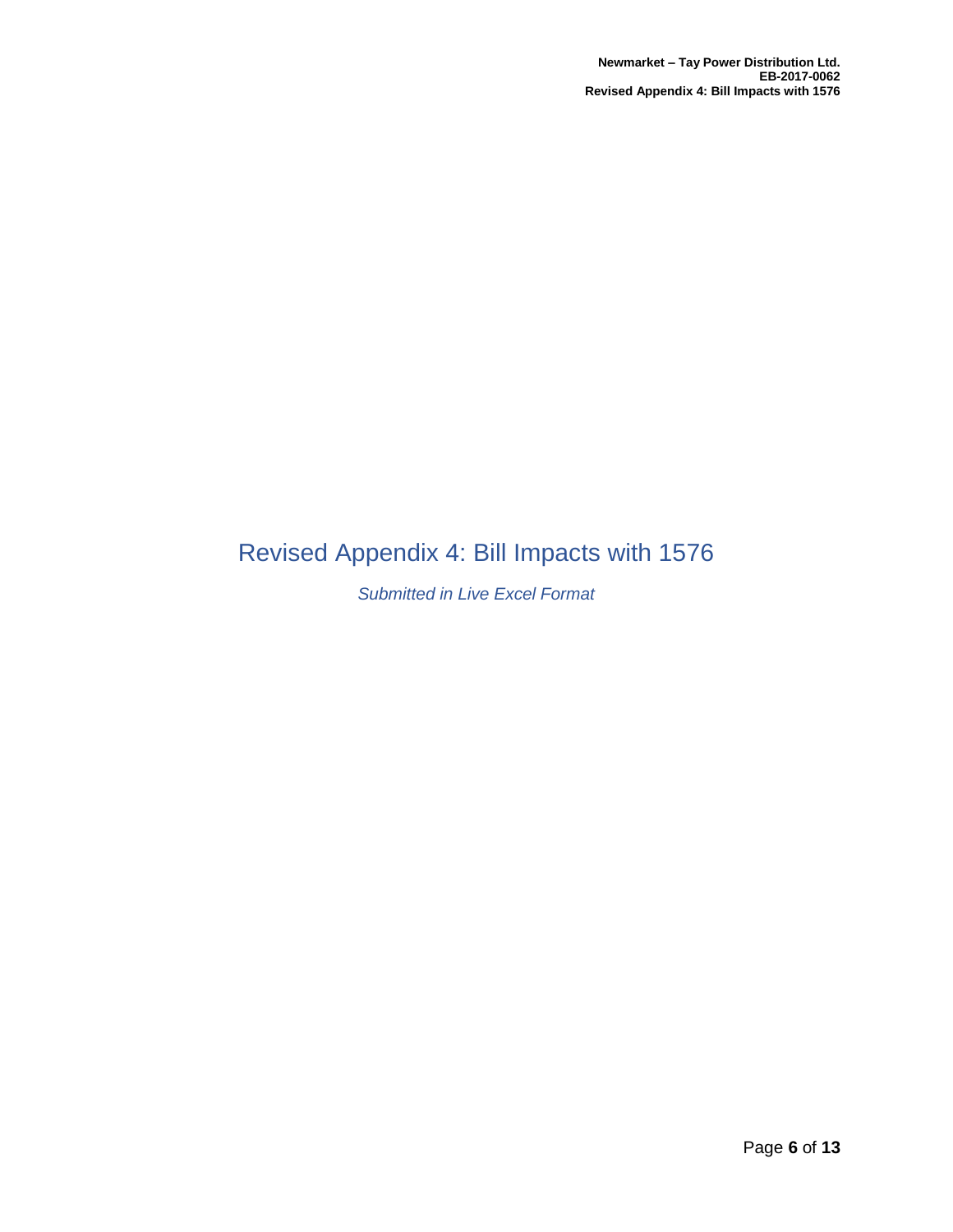**Customer Class: RESIDENTIAL SERVICE CLASSIFICATION RPP / Non-RPP: RPP Consumption 242 kWh Demand - kW Current Loss Factor 1.0383 Proposed/Approved Loss Factor 1.0383**

|                                                    |                      | <b>Current OEB-Approved</b> |               |         | Proposed |            |              |         |                |     | Impact    |           |  |
|----------------------------------------------------|----------------------|-----------------------------|---------------|---------|----------|------------|--------------|---------|----------------|-----|-----------|-----------|--|
|                                                    | Rate                 | Volume                      |               | Charge  |          | Rate       | Volume       |         | Charge         |     |           |           |  |
|                                                    | $($ \$)              |                             |               | $($ \$) |          | $($ \$)    |              |         | $($ \$)        |     | \$ Change | % Change  |  |
| Monthly Service Charge                             | \$<br>21.25          | 1                           | \$            | 21.25   | S        | 24.52      | $\mathbf{1}$ | \$      | 24.52          | \$  | 3.27      | 15.39%    |  |
| <b>Distribution Volumetric Rate</b>                | 0.0075<br>\$         | 242                         | -\$           | 1.82    | s        | 0.0038     | 242          | \$      | 0.92           | -\$ | 0.90      | $-49.33%$ |  |
| <b>Fixed Rate Riders</b>                           | 0.06<br>-\$          | 1                           | -\$           | 0.06    | $-5$     | 0.06       |              | $1 - $$ | 0.06           | \$  |           | 0.00%     |  |
| <b>Volumetric Rate Riders</b>                      | \$                   | 242                         | \$            | $\sim$  | \$       | 0.0010     | 242          | \$      | 0.25           | \$  | 0.25      |           |  |
| Volumetric Rate Riders-1576 Rate Adder             | \$                   |                             | $1 -$ s       | 7.18    |          |            |              | $1 -$ s | 1.76           | \$  | 5.42      | $-75.52%$ |  |
| Sub-Total A (excluding pass through)               |                      |                             | \$            | 15.83   |          |            |              | \$      | 23.87          | \$  | 8.05      | 50.85%    |  |
| Line Losses on Cost of Power                       | \$<br>0.0822         | 9                           | $\mathsf{\$}$ | 0.76    |          | \$0.0822   | 9            | \$      | 0.76           | \$  |           | 0.00%     |  |
| <b>Total Deferral/Variance Account Rate Riders</b> | \$                   | 242                         | \$            |         |          | $-$0.0058$ | 242          | -\$     | 1.40           | -\$ | 1.40      |           |  |
| <b>CBR Class B Rate Riders</b>                     | \$<br>$\blacksquare$ | 242                         | \$            |         | \$       |            | 242          | \$      | ä,             | \$  | ٠         |           |  |
| <b>GA Rate Riders</b>                              | \$<br>$\blacksquare$ | 242                         | \$            | ×       | \$       |            | 242          | \$      | $\blacksquare$ | \$  | ٠         |           |  |
| Low Voltage Service Charge                         | \$                   | 242                         | \$            | ×.      |          |            | 242          | \$      | $\overline{a}$ | \$  | ٠         |           |  |
| Smart Meter Entity Charge (if applicable) and/or   |                      |                             |               |         |          |            |              |         |                |     |           |           |  |
| any fixed (\$) Deferral/Variance Account Rate      | \$<br>0.79           |                             | \$            | 0.79    | \$       | 0.79       | 1            | \$      | 0.79           | \$  | $\sim$    | 0.00%     |  |
| <b>Riders</b>                                      |                      |                             |               |         |          |            |              |         |                |     |           |           |  |
| Additional Volumetric Rate Riders (Sheet 18)       |                      | 242                         | \$            |         | \$       |            | 242          | \$      |                | \$  |           |           |  |
| Sub-Total B - Distribution (includes Sub-Total     |                      |                             | \$            | 17.38   |          |            |              | \$      | 24.02          | \$  | 6.64      | 38.24%    |  |
| <b>RTSR - Network</b>                              | \$0.0078             | 251                         | \$            | 1.96    |          | \$0.0080   | 251          | \$      | 2.01           | \$  | 0.05      | 2.56%     |  |
| RTSR - Connection and/or Line and                  | \$0.0065             | 251                         | \$            | 1.63    |          | \$0.0067   | 251          | \$      | 1.68           | \$  | 0.05      | 3.08%     |  |
| <b>Transformation Connection</b>                   |                      |                             |               |         |          |            |              |         |                |     |           |           |  |
| Sub-Total C - Delivery (including Sub-Total B)     |                      |                             | \$            | 20.97   |          |            |              | \$      | 27.71          | \$  | 6.74      | 32.16%    |  |
| Wholesale Market Service Charge (WMSC)             | \$0.0036             | 251                         | \$            | 0.90    |          | \$0.0036   | 251          | \$      | 0.90           | \$  |           | 0.00%     |  |
| Rural and Remote Rate Protection (RRRP)            | \$<br>0.0003         | 251                         | \$            | 0.08    | \$       | 0.0003     | 251          | \$      | 0.08           | \$  | ٠         | 0.00%     |  |
| <b>Standard Supply Service Charge</b>              | \$<br>0.25           |                             | \$            | 0.25    | \$       | 0.25       | 1            | \$      | 0.25           | \$  | ٠         | 0.00%     |  |
| Debt Retirement Charge (DRC)                       |                      |                             |               |         |          |            |              | \$      | $\blacksquare$ |     |           |           |  |
| TOU - Off Peak                                     | \$0.0650             | 157                         | \$            | 10.22   |          | \$0.0650   | 157          | \$      | 10.22          | \$  | $\sim$    | 0.00%     |  |
| TOU - Mid Peak                                     | \$0.0950             | 41                          | \$            | 3.91    |          | \$0.0950   | 41           | \$      | 3.91           | \$  | ٠         | 0.00%     |  |
| TOU - On Peak                                      | \$0.1320             | 44                          | \$            | 5.75    |          | \$0.1320   | 44           | \$      | 5.75           | \$  |           | 0.00%     |  |
|                                                    |                      |                             |               |         |          |            |              |         |                |     |           |           |  |
| <b>Total Bill on TOU (before Taxes)</b>            |                      |                             | \$            | 42.08   |          |            |              | \$      | 48.83          | \$  | 6.74      | 16.03%    |  |
| <b>HST</b>                                         | 13%                  |                             | \$            | 5.47    |          | 13%        |              | \$      | 6.35           | \$  | 0.88      | 16.03%    |  |
| 8% Rebate                                          | 8%                   |                             | ۰\$           | 3.37    |          | 8%         |              | -\$     | 3.91           | -\$ | 0.54      |           |  |
| <b>Total Bill on TOU</b>                           |                      |                             | \$            | 44.19   |          |            |              | \$      | 51.27          | \$  | 7.08      | 16.03%    |  |
|                                                    |                      |                             |               |         |          |            |              |         |                |     |           |           |  |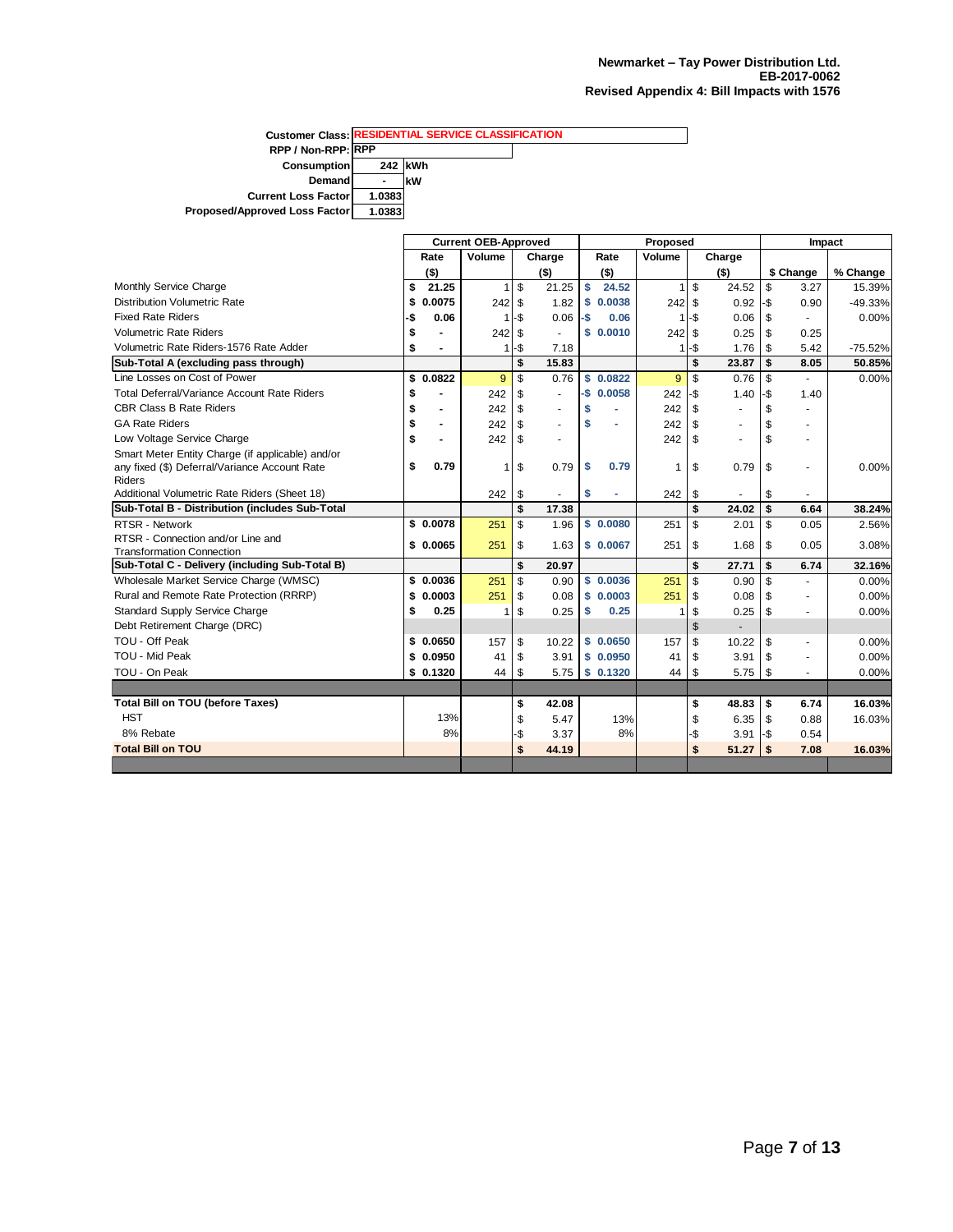**Customer Class: RESIDENTIAL SERVICE CLASSIFICATIONRPP / Non-RPP: RPP Consumption** 750 **kWh**<br>Demand - **kW Demand - kW Current Loss Factor 1.0383 Proposed/Approved Loss Factor 1.0383**

|                                                                                    |                                | <b>Current OEB-Approved</b> |     |         | Proposed |            |              |          |                |                | Impact    |           |
|------------------------------------------------------------------------------------|--------------------------------|-----------------------------|-----|---------|----------|------------|--------------|----------|----------------|----------------|-----------|-----------|
|                                                                                    | Rate                           | Volume                      |     | Charge  |          | Rate       | Volume       |          | Charge         |                |           |           |
|                                                                                    | $($ \$)                        |                             |     | $($ \$) |          | (5)        |              |          | (5)            |                | \$ Change | % Change  |
| Monthly Service Charge                                                             | 21.25<br>\$                    | 11                          | \$  | 21.25   | \$       | 24.52      | $\mathbf{1}$ | \$       | 24.52          | $\mathfrak{L}$ | 3.27      | 15.39%    |
| <b>Distribution Volumetric Rate</b>                                                | 0.0075<br>\$                   | 750                         | \$  | 5.63    | \$       | 0.0038     | 750 \$       |          | 2.85           | -\$            | 2.78      | $-49.33%$ |
| <b>Fixed Rate Riders</b>                                                           | -\$<br>0.06                    | 11                          | -\$ | 0.06    | $-$ \$   | 0.06       |              | $1 -$ \$ | 0.06           | \$             | ٠         | 0.00%     |
| <b>Volumetric Rate Riders</b>                                                      | \$                             | 750                         | \$  | $\sim$  |          | \$0.0010   | 750 \$       |          | 0.78           | \$             | 0.78      |           |
| Volumetric Rate Riders-1576 Rate Adder                                             | \$                             | 11                          | -\$ | 7.18    |          |            | 11           | -\$      | 1.76           | \$             | 5.42      | $-75.52%$ |
| Sub-Total A (excluding pass through)                                               |                                |                             | \$  | 19.64   |          |            |              | \$       | 26.33          | \$             | 6.69      | 34.09%    |
| Line Losses on Cost of Power                                                       | \$<br>0.0822                   | 29                          | \$  | 2.36    |          | \$0.0822   | 29           | \$       | 2.36           | \$             | ÷         | 0.00%     |
| <b>Total Deferral/Variance Account Rate Riders</b>                                 | \$                             | 750                         | \$  | ä,      |          | $-$0.0058$ | 750          | -\$      | 4.35           | -\$            | 4.35      |           |
| <b>CBR Class B Rate Riders</b>                                                     | \$<br>$\blacksquare$           | 750                         | \$  | ٠       | \$       |            | 750          | \$       | $\sim$         | \$             | ٠         |           |
| <b>GA Rate Riders</b>                                                              | \$<br>$\overline{\phantom{a}}$ | 750                         | \$  | $\sim$  | \$       |            | 750          | \$       | $\sim$         | \$             | ٠         |           |
| Low Voltage Service Charge                                                         | \$<br>$\overline{\phantom{a}}$ | 750                         | \$  | ÷.      |          |            | 750          | \$       | ÷.             | \$             | ÷         |           |
| Smart Meter Entity Charge (if applicable) and/or                                   |                                |                             |     |         |          |            |              |          |                |                |           |           |
| any fixed (\$) Deferral/Variance Account Rate                                      | 0.79<br>\$                     |                             | \$  | 0.79    | \$       | 0.79       | 1            | \$       | 0.79           | \$             | ٠         | 0.00%     |
| Riders                                                                             |                                |                             |     |         |          |            |              |          |                |                |           |           |
| Additional Volumetric Rate Riders (Sheet 18)                                       |                                | 750                         | \$  |         | \$       | ٠          | 750          | \$       |                | \$             |           |           |
| Sub-Total B - Distribution (includes Sub-Total                                     |                                |                             | \$  | 22.79   |          |            |              | \$       | 25.13          | \$             | 2.34      | 10.29%    |
| <b>RTSR - Network</b>                                                              | \$0.0078                       | 779                         | \$  | 6.07    |          | \$0.0080   | 779          | \$       | 6.23           | \$             | 0.16      | 2.56%     |
| RTSR - Connection and/or Line and                                                  | \$0.0065                       | 779                         | \$  | 5.06    |          | \$0.0067   | 779          | \$       | 5.22           | \$             | 0.16      | 3.08%     |
| <b>Transformation Connection</b><br>Sub-Total C - Delivery (including Sub-Total B) |                                |                             | \$  | 33.92   |          |            |              | \$       | 36.58          | \$             | 2.66      | 7.83%     |
| Wholesale Market Service Charge (WMSC)                                             | \$0.0036                       | 779                         | \$  | 2.80    |          | \$0.0036   | 779          | \$       | 2.80           | \$             | ٠         | 0.00%     |
| Rural and Remote Rate Protection (RRRP)                                            | \$0.0003                       | 779                         | \$  | 0.23    |          | \$0.0003   | 779          | \$       | 0.23           | \$             | ٠         | 0.00%     |
| <b>Standard Supply Service Charge</b>                                              | \$<br>0.25                     |                             | \$  | 0.25    | \$       | 0.25       | 1            | \$       | 0.25           | \$             | ٠         | 0.00%     |
| Debt Retirement Charge (DRC)                                                       |                                |                             |     |         |          |            |              | \$       | $\overline{a}$ |                |           |           |
| TOU - Off Peak                                                                     | \$0.0650                       | 488                         | \$  | 31.69   |          | \$0.0650   | 488          | \$       | 31.69          | \$             | $\sim$    | 0.00%     |
| TOU - Mid Peak                                                                     | \$0.0950                       | 128                         | \$  | 12.11   |          | \$0.0950   | 128          | \$       | 12.11          | \$             | ٠         | 0.00%     |
| TOU - On Peak                                                                      | \$0.1320                       | 135                         | \$  | 17.82   |          | \$0.1320   | 135          | \$       | 17.82          | \$             |           | 0.00%     |
|                                                                                    |                                |                             |     |         |          |            |              |          |                |                |           |           |
| <b>Total Bill on TOU (before Taxes)</b>                                            |                                |                             |     |         |          |            |              |          |                |                |           |           |
| <b>HST</b>                                                                         | 13%                            |                             | \$  | 98.83   |          |            |              | \$       | 101.48         | \$             | 2.66      | 2.69%     |
| 8% Rebate                                                                          | 8%                             |                             | \$  | 12.85   |          | 13%<br>8%  |              | \$       | 13.19          | \$             | 0.35      | 2.69%     |
| <b>Total Bill on TOU</b>                                                           |                                |                             | -\$ | 7.91    |          |            |              | -\$      | 8.12           | -\$            | 0.21      |           |
|                                                                                    |                                |                             | \$  | 103.77  |          |            |              | \$       | 106.56         | $-$            | 2.79      | $-2.69%$  |
|                                                                                    |                                |                             |     |         |          |            |              |          |                |                |           |           |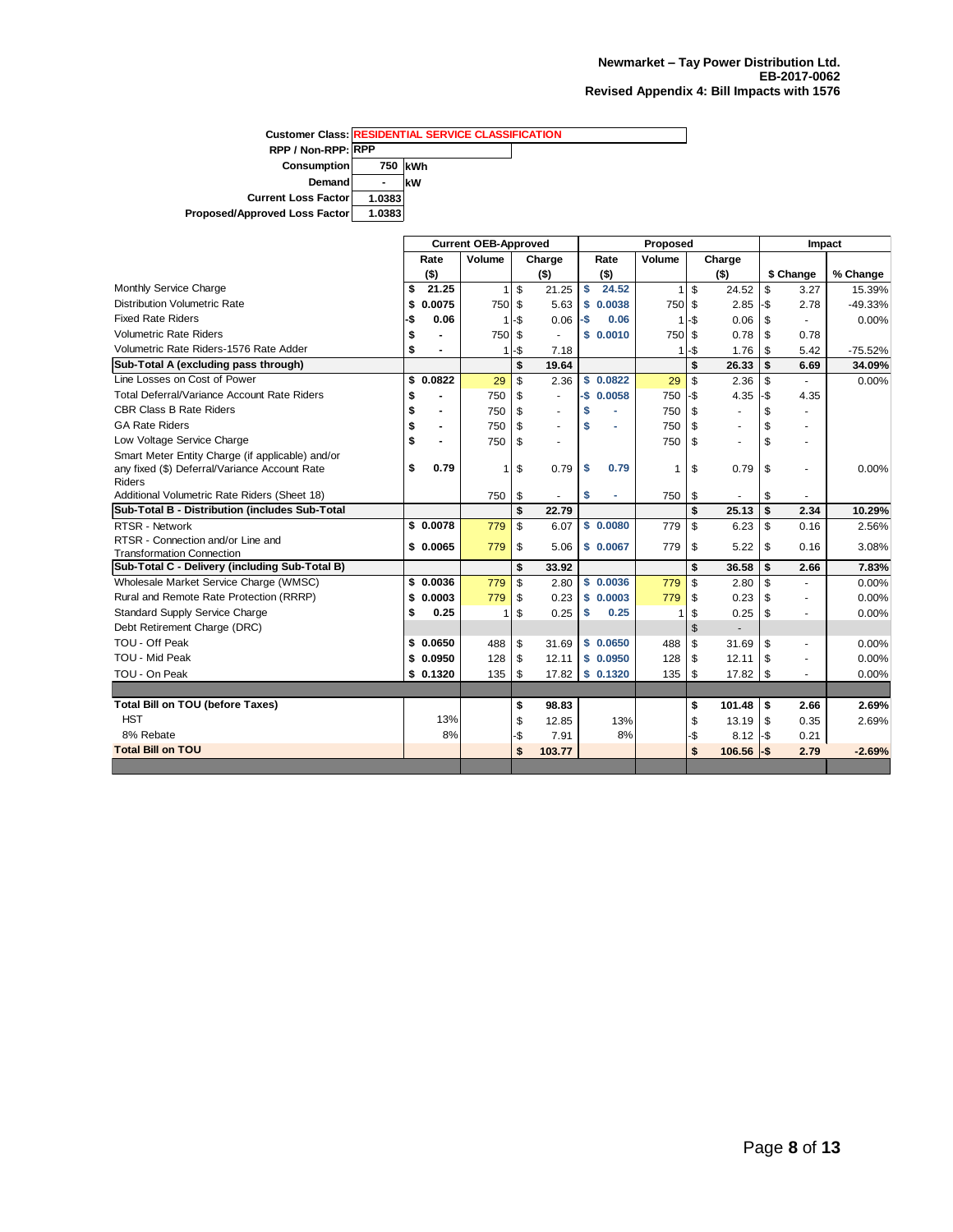|                               |           |    | <b>Customer Class: GENERAL SERVICE LESS THAN 50 KW SERVICE CLASSIFICATION</b> |
|-------------------------------|-----------|----|-------------------------------------------------------------------------------|
| RPP / Non-RPP: RPP            |           |    |                                                                               |
| <b>Consumption</b>            | 2.000 kWh |    |                                                                               |
| Demand                        | -         | kW |                                                                               |
| <b>Current Loss Factorl</b>   | 1.0383    |    |                                                                               |
| Proposed/Approved Loss Factor | 1.0383    |    |                                                                               |

|                                                                                    |                      | <b>Current OEB-Approved</b> |                         |         | Proposed |            |                   |              |              |               | Impact                   |             |
|------------------------------------------------------------------------------------|----------------------|-----------------------------|-------------------------|---------|----------|------------|-------------------|--------------|--------------|---------------|--------------------------|-------------|
|                                                                                    | Rate                 | Volume                      |                         | Charge  |          | Rate       | Volume            |              | Charge       |               |                          |             |
|                                                                                    | $($ \$)              |                             |                         | $($ \$) |          | $($ \$)    |                   |              | $($ \$)      |               | \$ Change                | % Change    |
| Monthly Service Charge                                                             | \$<br>30.55          | 1                           | $\overline{\mathbf{s}}$ | 30.55   | \$       | 30.95      |                   | <b>S</b>     | 30.95        | \$            | 0.40                     | 1.31%       |
| <b>Distribution Volumetric Rate</b>                                                | \$<br>0.0200         | 2,000                       | 's                      | 40.00   | \$       | 0.0203     | 2,000             | '\$          | 40.60        | <sup>\$</sup> | 0.60                     | 1.50%       |
| <b>Fixed Rate Riders</b>                                                           | \$                   |                             | $\mathbf{\hat{s}}$      |         |          |            |                   | S            |              | \$            |                          |             |
| <b>Volumetric Rate Riders</b>                                                      | -\$<br>0.0001        | 2.000                       | -\$                     | 0.20    | \$       | 0.0052     | 2,000             | $\mathsf{r}$ | 10.32        | '\$           | 10.52                    | $-5261.99%$ |
| Volumetric Rate Riders-1576 Rate Adder                                             | $-$0.0008$           | 2,000                       | -\$                     | 1.60    |          | $-$0.0120$ | $2,000$ -\$       |              | $24.00$ -S   |               | 22.40                    | 1400.00%    |
| Sub-Total A (excluding pass through)                                               |                      |                             | 's                      | 68.75   |          |            |                   | 's           | 57.87        | 's            | (10.88)                  | $-15.82%$   |
| Line Losses on Cost of Power                                                       | \$0.0822             | 77                          | $\mathbf{s}$            | 6.29    |          | \$0.0822   | 77                | 'S           | 6.29         | 's            |                          | 0.00%       |
| Total Deferral/Variance Account Rate Riders                                        | \$                   | 2.000                       | \$                      |         | -\$      | 0.0058     | 2,000             | $-$ \$       | 11.60        | S             | (11.60)                  |             |
| <b>CBR Class B Rate Riders</b>                                                     | \$<br>$\overline{a}$ | 2,000                       | \$                      | ä,      | \$       |            | 2,000             | \$           |              | \$            |                          |             |
| <b>GA Rate Riders</b>                                                              | \$<br>$\blacksquare$ | 2,000                       | \$                      | ٠       | \$       | ä,         | 2,000             | S            | ٠            | \$            |                          |             |
| Low Voltage Service Charge                                                         | \$<br>$\overline{a}$ | 2,000                       | \$                      | ٠       |          |            | 2,000             | S            | ٠            | \$            |                          |             |
| Smart Meter Entity Charge (if applicable) and/or                                   |                      |                             |                         |         |          |            |                   |              |              |               |                          |             |
| any fixed (\$) Deferral/Variance Account Rate                                      | \$<br>0.79           | 1                           | \$                      | 0.79    | \$       | 0.79       |                   | \$           | 0.79         | \$            | ä,                       | 0.00%       |
| <b>Riders</b>                                                                      |                      |                             |                         |         |          |            |                   |              |              |               |                          |             |
| Additional Volumetric Rate Riders (Sheet 18)                                       |                      | 2,000                       | \$                      |         | \$       | ÷,         | 2,000             | \$           |              | \$            |                          |             |
| Sub-Total B - Distribution (includes Sub-Total                                     |                      |                             | \$                      | 75.83   |          |            |                   | \$           | 53.36        | \$            | (22.48)                  | $-29.64%$   |
| <b>RTSR - Network</b>                                                              | \$0.0071             | 2,077                       | \$                      | 14.74   |          | \$0.0072   | 2,077             | \$           | 14.95        | \$            | 0.21                     | 1.41%       |
| RTSR - Connection and/or Line and                                                  | \$0.0058             | 2,077                       | \$                      | 12.04   |          | \$0.0059   | 2.077             | \$           | 12.25        | S             | 0.21                     | 1.72%       |
| <b>Transformation Connection</b><br>Sub-Total C - Delivery (including Sub-Total B) |                      |                             | \$                      | 102.62  |          |            |                   | \$           | 80.56        | \$            | (22.06)                  | $-21.50%$   |
| Wholesale Market Service Charge (WMSC)                                             |                      |                             |                         |         |          |            |                   |              |              |               |                          |             |
|                                                                                    | \$0.0036             | 2.077                       | $\mathbf{s}$            | 7.48    |          | \$0.0036   | 2.077             | 'S           | 7.48         | 's            |                          | 0.00%       |
| Rural and Remote Rate Protection (RRRP)                                            | \$0.0003             | 2,077                       | $\mathbf{\hat{s}}$      | 0.62    | \$       | 0.0003     | 2,077             | S            | 0.62         | \$            | $\blacksquare$           | 0.00%       |
| Standard Supply Service Charge                                                     | \$<br>0.25           |                             | $\mathbf{\hat{s}}$      | 0.25    | S        | 0.25       |                   | \$           | 0.25         | `\$           | $\blacksquare$           | 0.00%       |
| Debt Retirement Charge (DRC)                                                       | \$0.0070             | 2,000                       | '\$                     | 14.00   |          | \$0.0070   | 2,000             | $\sqrt{3}$   | 14.00        | ' \$          | $\blacksquare$           | 0.00%       |
| TOU - Off Peak                                                                     | \$0.0650             | 1,300                       | $\overline{\mathbf{s}}$ | 84.50   |          | \$0.0650   |                   |              | 84.50        | ٔ \$          | $\overline{\phantom{a}}$ | 0.00%       |
| TOU - Mid Peak                                                                     | \$0.0950             | 340                         | $\mathbf{\hat{s}}$      | 32.30   |          | \$0.0950   | 340               | 'S           | 32.30        | '\$           | $\blacksquare$           | 0.00%       |
| TOU - On Peak                                                                      | \$0.1320             | 360                         | \$                      | 47.52   |          | \$0.1320   | $360$ $\sqrt{\$}$ |              | 47.52        | '\$           |                          | 0.00%       |
|                                                                                    |                      |                             |                         |         |          |            |                   |              |              |               |                          |             |
| <b>Total Bill on TOU (before Taxes)</b>                                            |                      |                             | \$                      | 289.29  |          |            |                   | \$           | 267.23       | '\$           | (22.06)                  | $-7.63%$    |
| <b>HST</b>                                                                         | 13%                  |                             | $\mathbf{\hat{s}}$      | 37.61   |          | 13%        |                   | \$           | $34.74$ \\$  |               | (2.87)                   | $-7.63%$    |
| 8% Rebate                                                                          | 8%                   |                             | \$                      | (23.14) |          | 8%         |                   | \$           | $(21.38)$ \$ |               | 1.76                     |             |
| <b>Total Bill on TOU</b>                                                           |                      |                             | \$                      | 303.75  |          |            |                   | \$           | 280.59       | \$            | (23.16)                  | $-7.63%$    |
|                                                                                    |                      |                             |                         |         |          |            |                   |              |              |               |                          |             |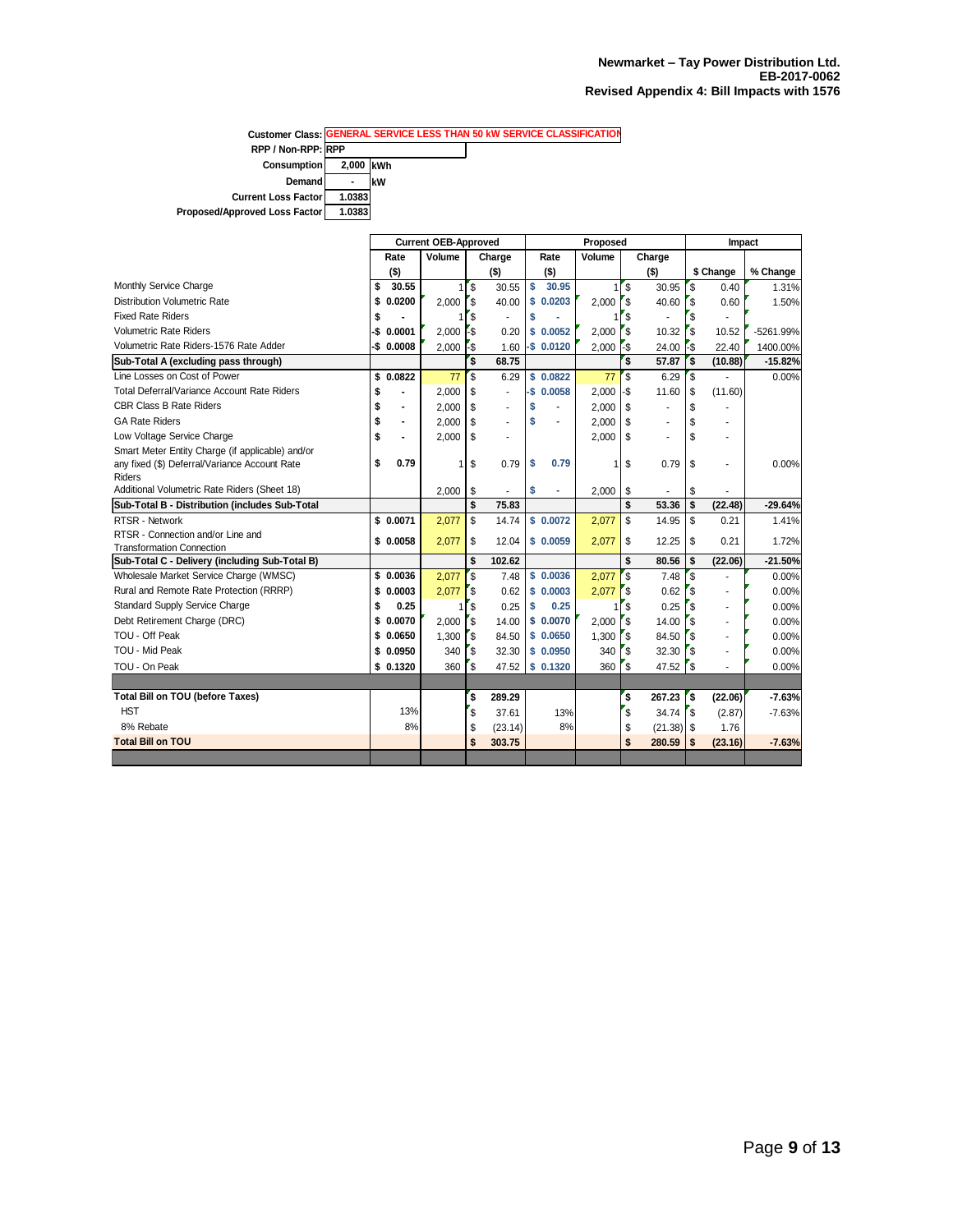|                                |        | <b>Customer Class: GENERAL SERVICE 50 TO 4,999 KW SERVICE CLASSIFICATION</b> |
|--------------------------------|--------|------------------------------------------------------------------------------|
| RPP / Non-RPP: Non-RPP (Other) |        |                                                                              |
| Consumption 237,500 kWh        |        |                                                                              |
| Demand                         | 500 kW |                                                                              |
| <b>Current Loss Factor</b>     | 1.0383 |                                                                              |
| Proposed/Approved Loss Factor  | 1.0383 |                                                                              |

|                                                          |               |                              | <b>Current OEB-Approved</b> |                    |                          | Proposed |                |         |      |             |    | Impact                   |             |  |  |
|----------------------------------------------------------|---------------|------------------------------|-----------------------------|--------------------|--------------------------|----------|----------------|---------|------|-------------|----|--------------------------|-------------|--|--|
|                                                          | Rate          |                              | Volume                      |                    | Charge                   |          | Rate           | Volume  |      | Charge      |    |                          |             |  |  |
|                                                          | $($ \$)       |                              |                             |                    | $($ \$)                  |          | $($ \$)        |         |      | $($ \$)     |    | \$ Change                | % Change    |  |  |
| Monthly Service Charge                                   | \$138.54      |                              |                             | \$                 | 138.54                   | s.       | 140.34         | 1       | \$   | 140.34      | \$ | 1.80                     | 1.30%       |  |  |
| Distribution Volumetric Rate                             | \$4.7791      |                              | 500                         | \$                 | 2,389.55                 |          | \$4.8412       | 500     | \$   | 2,420.60    | \$ | 31.05                    | 1.30%       |  |  |
| <b>Fixed Rate Riders</b>                                 | \$            |                              | 1                           | \$                 |                          | S        |                | 1       | \$   |             | \$ | $\overline{\phantom{a}}$ |             |  |  |
| <b>Volumetric Rate Riders</b>                            | \$.<br>0.0146 |                              | $500 - $$                   |                    | 7.30                     |          | \$0.5347       | 500     | -\$  | 267.37      | \$ | 274.67                   | $-3762.61%$ |  |  |
| Volumetric Rate Riders-1576 Rate Adder                   | $-$0.3234$    |                              | $500 - $$                   |                    | 161.70                   |          | $-$$ 4.5352    | 500     | l-\$ | 2.267.60    |    | $-$ \$2.105.90           | 1302.35%    |  |  |
| Sub-Total A (excluding pass through)                     |               |                              |                             |                    | \$2,359.09               |          |                |         | \$   | 560.71      |    | \$(1,798.38)             | $-76.23%$   |  |  |
| Line Losses on Cost of Power                             | \$            | $\blacksquare$               |                             | \$                 |                          | S        |                |         | \$   |             | \$ |                          |             |  |  |
| <b>Total Deferral/Variance Account Rate Riders</b>       | \$            | $\blacksquare$               | 500                         | \$                 |                          | -\$      | 2.2429         | 500     | -\$  | 1,121.45    |    | \$(1, 121.45)            |             |  |  |
| <b>CBR Class B Rate Riders</b>                           | \$            | $\blacksquare$               | 500                         | \$                 |                          | S        |                | 500     | \$   |             | \$ |                          |             |  |  |
| <b>GA Rate Riders</b>                                    | \$            | $\qquad \qquad \blacksquare$ | 237.500                     | \$                 |                          | S        | ٠              | 237,500 | \$   |             | \$ |                          |             |  |  |
| Low Voltage Service Charge                               | \$            |                              | 500                         | \$                 |                          |          |                | 500     | \$   |             | \$ |                          |             |  |  |
| Smart Meter Entity Charge (if applicable) and/or         |               |                              |                             |                    |                          |          |                |         |      |             |    |                          |             |  |  |
| any fixed (\$) Deferral/Variance Account Rate            | \$            |                              |                             | \$                 | $\overline{\phantom{a}}$ | Ŝ        |                | 1       | \$   |             | \$ |                          |             |  |  |
| <b>Riders</b>                                            |               |                              |                             |                    |                          |          |                |         |      |             |    |                          |             |  |  |
| Additional Volumetric Rate Riders (Sheet 18)             |               |                              | 500                         | \$                 |                          | S        | $\blacksquare$ | 500     | \$   |             | \$ |                          |             |  |  |
| Sub-Total B - Distribution (includes Sub-Total           |               |                              |                             |                    | \$2,359.09               |          |                |         | -\$  | 560.74      |    | \$ (2,919.83)            | $-123.77%$  |  |  |
| <b>RTSR - Network</b>                                    | \$2.8760      |                              | 500                         |                    | \$1,438.00               |          | \$2.9350       | 500     | \$   | 1,467.50    | \$ | 29.50                    | 2.05%       |  |  |
| RTSR - Connection and/or Line and                        | \$2,2806      |                              | 500                         |                    | \$1,140.30               |          | \$2.3387       | 500     | \$   | 1,169.35    | \$ | 29.05                    | 2.55%       |  |  |
| <b>Transformation Connection</b>                         |               |                              |                             |                    |                          |          |                |         |      |             |    |                          |             |  |  |
| Sub-Total C - Delivery (including Sub-Total B)           |               |                              |                             |                    | \$4,937.39               |          |                |         | \$   | 2.076.11    |    | \$(2,861.28)             | $-57.95%$   |  |  |
| Wholesale Market Service Charge (WMSC)                   | \$0.0036      |                              | 246.596                     | \$                 | 887.75                   |          | \$0.0036       | 246.596 | \$   | 887.75      | \$ |                          | 0.00%       |  |  |
| Rural and Remote Rate Protection (RRRP)                  | \$0.0003      |                              | 246,596                     | \$                 | 73.98                    |          | \$0.0003       | 246,596 | \$   | 73.98       | \$ |                          | 0.00%       |  |  |
| <b>Standard Supply Service Charge</b>                    | \$            | 0.25                         |                             | \$                 | 0.25                     | S        | 0.25           |         | \$   | 0.25        | \$ |                          | 0.00%       |  |  |
| Debt Retirement Charge (DRC)                             | \$0.0070      |                              | 237,500                     | $\mathbf{\hat{s}}$ | 1,662.50                 |          | \$0.0070       | 237,500 | \$   | 1.662.50    | \$ | ٠                        | 0.00%       |  |  |
| Average IESO Wholesale Market Price                      | \$0.1101      |                              | 246,596                     |                    | \$27,150.25              |          | \$0.1101       | 246,596 | \$   | 27,150.25   | \$ |                          | 0.00%       |  |  |
|                                                          |               |                              |                             |                    |                          |          |                |         |      |             |    |                          |             |  |  |
| Total Bill on Average IESO Wholesale Market Price        |               |                              |                             |                    | \$34,712.11              |          |                |         |      | \$31,850.83 |    | \$ (2,861.28)            | $-8.24%$    |  |  |
| <b>HST</b>                                               |               | 13%                          |                             |                    | \$4,512.57               |          | 13%            |         | \$   | 4,140.61    |    | \$ (371.97)              | $-8.24%$    |  |  |
| <b>Total Bill on Average IESO Wholesale Market Price</b> |               |                              |                             |                    | \$39,224.69              |          |                |         |      | 35,991.44   |    | \$ (3,233.25)            | $-8.24%$    |  |  |
|                                                          |               |                              |                             |                    |                          |          |                |         |      |             |    |                          |             |  |  |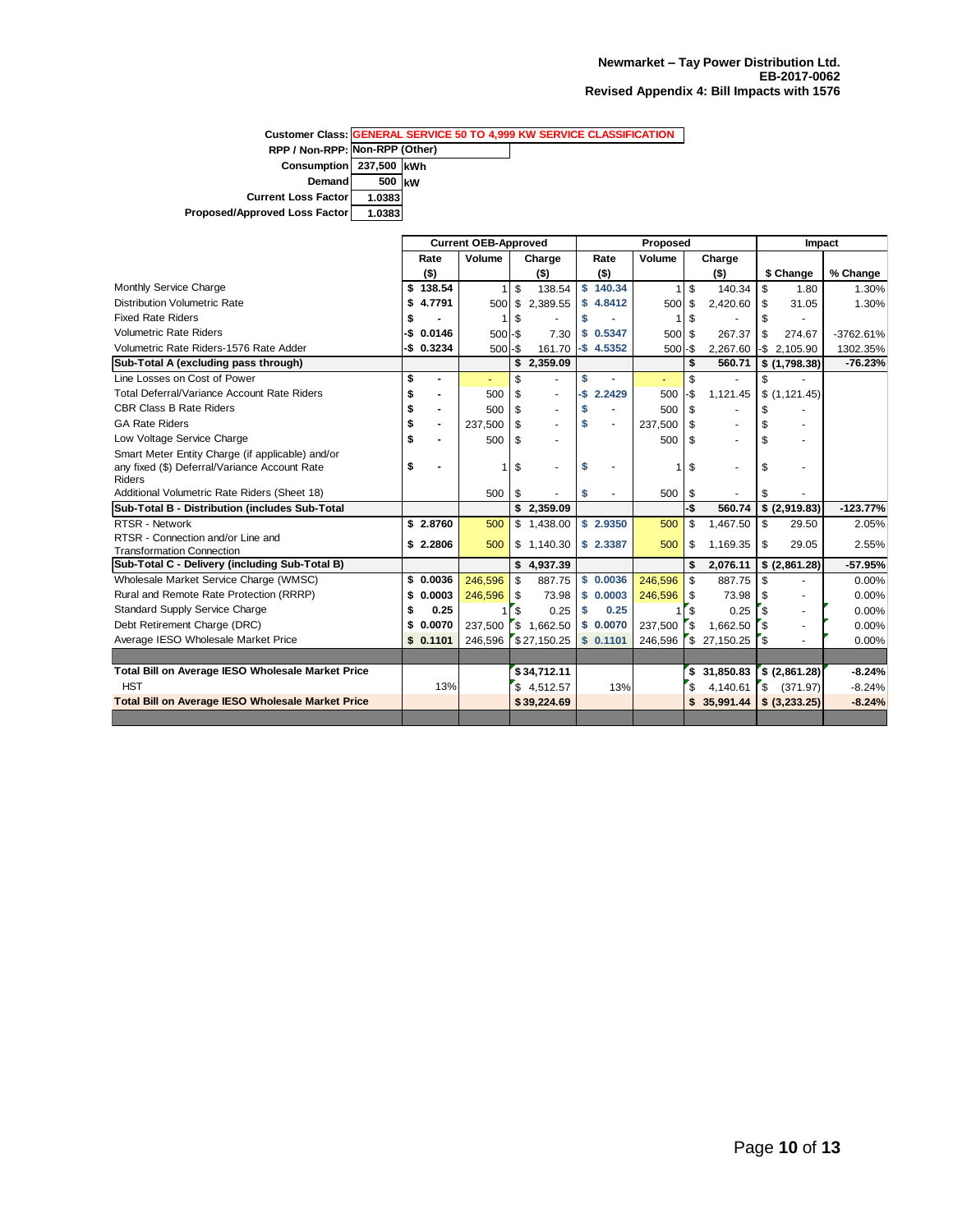**Customer Class: UNMETERED SCATTERED LOAD SERVICE CLASSIFICATION RPP / Non-RPP: RPP Consumption** 200 **kWh**<br>Demand - **kW Demand** -<br> **kg Factor** 1.0383 **Current Loss Factor Proposed/Approved Loss Factor 1.0383**

|                                                                                    | <b>Current OEB-Approved</b> |            |                                                |              | Proposed       |                                    | Impact                         |           |  |
|------------------------------------------------------------------------------------|-----------------------------|------------|------------------------------------------------|--------------|----------------|------------------------------------|--------------------------------|-----------|--|
|                                                                                    | Rate                        | Volume     | Charge                                         | Rate         | Volume         | Charge                             |                                |           |  |
|                                                                                    | $($ \$)                     |            | $($ \$)                                        | $($ \$)      |                | $($ \$)                            | \$ Change                      | % Change  |  |
| Monthly Service Charge                                                             | \$<br>17.64                 |            | $\mathbf{\hat{s}}$                             | \$<br>17.87  | $\Omega$       | \$<br>÷                            | \$                             |           |  |
| <b>Distribution Volumetric Rate</b>                                                | 0.0203<br>\$                | <b>200</b> | $\mathbf{s}$<br>4.06                           | S<br>0.0206  | $200$ $s$      | 4.12                               | \$<br>0.06                     | 1.48%     |  |
| <b>Fixed Rate Riders</b>                                                           | s                           |            | \$                                             | \$           | $\overline{0}$ | $\mathbf{s}$                       | \$                             |           |  |
| <b>Volumetric Rate Riders</b>                                                      | 0.0002<br>-\$               | $200 - $$  | 0.04                                           | $-S$ 0.0002  | $200 - $$      | 0.04                               | \$                             | 0.00%     |  |
| Volumetric Rate Riders-1576 Rate Adder                                             | $-$0.0008$                  | $200 - $$  | 0.16                                           | $-$0.0132$   | $200 - $$      | 2.64                               | -\$<br>2.48                    | 1550.00%  |  |
| Sub-Total A (excluding pass through)                                               |                             |            | $\ddot{s}$<br>3.86                             |              |                | $\ddot{s}$<br>1.44                 | '\$<br>(2.42)                  | $-62.69%$ |  |
| Line Losses on Cost of Power                                                       | \$0.0822                    | 8          | \$<br>0.63                                     | \$0.0822     | 8              | \$<br>0.63                         | \$<br>÷.                       | 0.00%     |  |
| Total Deferral/Variance Account Rate Riders                                        | \$                          | 200        | $\mathbf{\hat{s}}$<br>$\blacksquare$           | $-$0.0058$   | 200            | $-$ \$<br>1.16                     | \$<br>(1.16)                   |           |  |
| <b>CBR Class B Rate Riders</b>                                                     | \$<br>÷                     | 200        | $\mathsf{s}$<br>$\overline{\phantom{a}}$       | \$           | 200            | \$                                 | \$                             |           |  |
| <b>GA Rate Riders</b>                                                              | \$<br>ä,                    | 200        | $\mathbf{\hat{s}}$<br>$\overline{\phantom{a}}$ | \$           | 200            | \$                                 | \$                             |           |  |
| Low Voltage Service Charge                                                         | \$                          | 200        | <sup>\$</sup>                                  |              | 200            | 'S<br>٠                            | \$                             |           |  |
| Smart Meter Entity Charge (if applicable) and/or                                   |                             |            |                                                |              |                |                                    |                                |           |  |
| any fixed (\$) Deferral/Variance Account Rate                                      | \$                          | 1          | \$<br>$\blacksquare$                           | \$           |                | \$<br>٠                            | \$                             |           |  |
| <b>Riders</b>                                                                      |                             |            |                                                |              |                |                                    |                                |           |  |
| Additional Volumetric Rate Riders (Sheet 18)                                       |                             | 200        | $\sqrt{3}$<br>٠                                | \$           | 200            | $\sqrt{3}$<br>٠                    | \$                             |           |  |
| Sub-Total B - Distribution (includes Sub-Total                                     |                             |            | $\overline{\mathbf{s}}$<br>4.49                |              |                | $\overline{\mathbf{s}}$<br>0.91    | \$<br>(3.58)                   | $-79.74%$ |  |
| RTSR - Network                                                                     | \$0.0070                    | 208        | 'S<br>1.45                                     | \$0.0071     | 208            | $\mathbf{\hat{s}}$<br>1.47         | \$<br>0.02                     | 1.43%     |  |
| RTSR - Connection and/or Line and                                                  | \$0.0058                    | 208        | \$<br>1.20                                     | \$0.0059     | 208            | \$<br>1.23                         | \$<br>0.02                     | 1.72%     |  |
| <b>Transformation Connection</b><br>Sub-Total C - Delivery (including Sub-Total B) |                             |            | \$<br>7.15                                     |              |                | 3.61                               | (3.54)                         | -49.51%   |  |
| Wholesale Market Service Charge (WMSC)                                             | \$0.0036                    |            |                                                | \$0.0036     |                | $\boldsymbol{\mathsf{s}}$          | \$                             |           |  |
| Rural and Remote Rate Protection (RRRP)                                            |                             | 208        | \$<br>0.75                                     |              | 208            | $\mathsf{s}$<br>0.75               | \$<br>$\overline{\phantom{a}}$ | 0.00%     |  |
|                                                                                    | \$<br>0.0003                | 208        | <sub>\$</sub><br>0.06                          | 0.0003<br>\$ | 208            | 'S<br>0.06                         | \$<br>$\blacksquare$           | 0.00%     |  |
| Standard Supply Service Charge                                                     | \$<br>0.25                  | 1          | \$<br>0.25                                     | \$           | 0.25           | \$<br>0.25                         | \$<br>$\blacksquare$           | 0.00%     |  |
| Debt Retirement Charge (DRC)<br>TOU - Off Peak                                     | 0.0070<br>\$                | 200        | $\mathsf{\$}$<br>1.40                          | \$0.0070     | 200            | \$<br>1.40                         | \$<br>$\blacksquare$           | 0.00%     |  |
|                                                                                    | \$<br>0.0650                | 130        | <sup>\$</sup><br>8.45                          | \$0.0650     | 130            | \$<br>8.45                         | \$<br>$\blacksquare$           | 0.00%     |  |
| TOU - Mid Peak                                                                     | \$0.0950                    | 34         | $\mathbf{\hat{s}}$<br>3.23                     | \$<br>0.0950 | 34             | \$<br>3.23                         | \$<br>Ĭ.                       | 0.00%     |  |
| TOU - On Peak                                                                      | \$0.1320                    | 36         | \$<br>4.75                                     | \$0.1320     | 36             | \$<br>4.75                         | $\mathsf{\$}$                  | 0.00%     |  |
|                                                                                    |                             |            |                                                |              |                |                                    |                                |           |  |
| Total Bill on TOU (before Taxes)                                                   |                             |            | \$<br>26.04                                    |              |                | $\boldsymbol{\mathsf{s}}$<br>22.50 | \$<br>(3.54)                   | $-13.59%$ |  |
| <b>HST</b>                                                                         | 13%                         |            | $\mathsf{\$}$<br>3.39                          |              | 13%            | \$<br>$2.93$ \\$                   | (0.46)                         | $-13.59%$ |  |
| <b>Total Bill on TOU</b>                                                           |                             |            | $\mathbf{s}$<br>29.42                          |              |                | \$                                 | (4.00)                         | $-13.59%$ |  |
|                                                                                    |                             |            |                                                |              |                |                                    |                                |           |  |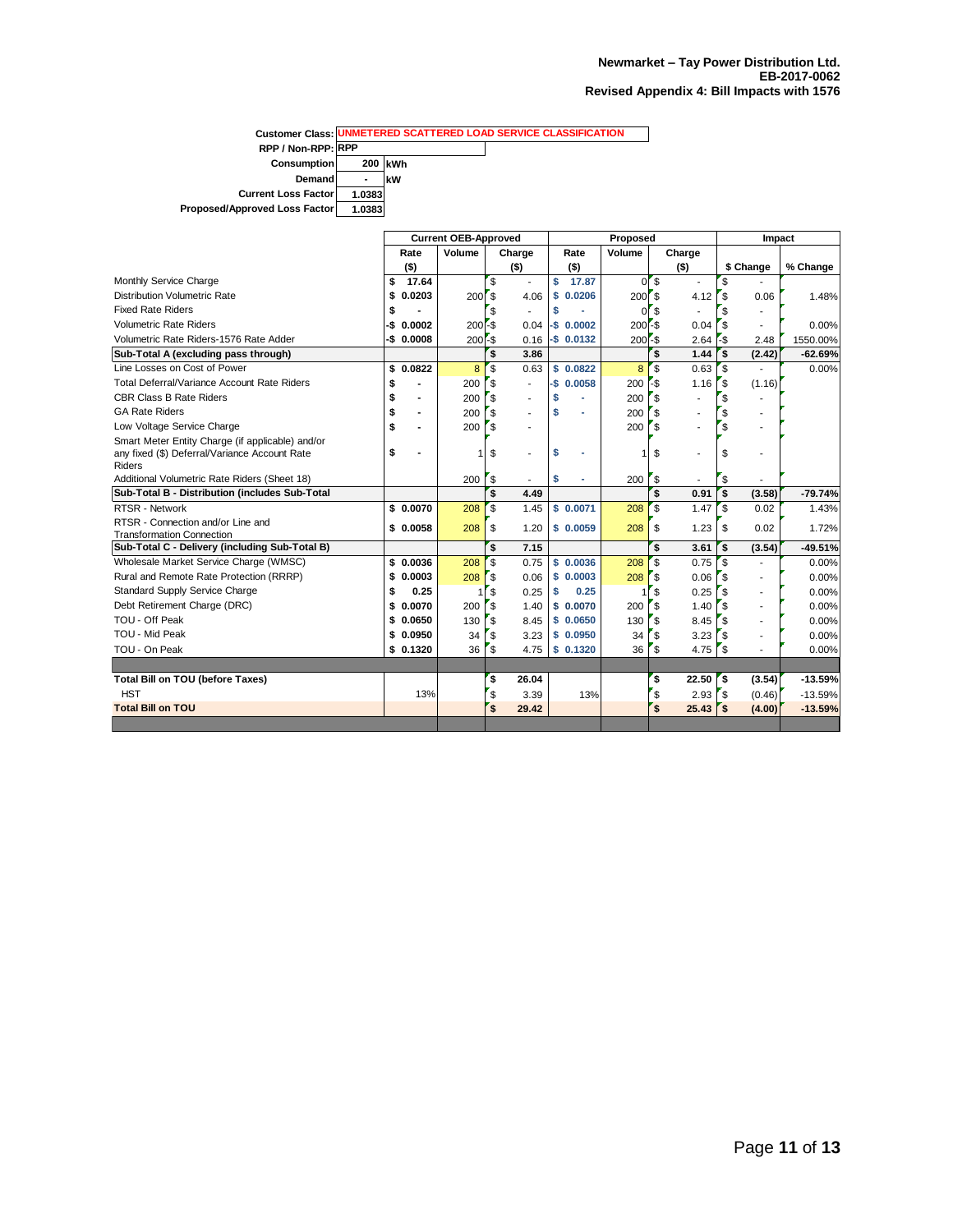|                               | <b>Customer Class: SENTINEL LIGHTING SERVICE CLASSIFICATION</b> |            |  |  |  |  |  |  |
|-------------------------------|-----------------------------------------------------------------|------------|--|--|--|--|--|--|
| RPP / Non-RPP: RPP            |                                                                 |            |  |  |  |  |  |  |
| <b>Consumption</b>            |                                                                 | 475 kWh    |  |  |  |  |  |  |
| <b>Demand</b>                 |                                                                 | <b>IkW</b> |  |  |  |  |  |  |
| <b>Current Loss Factor</b>    | 1.0383                                                          |            |  |  |  |  |  |  |
| Proposed/Approved Loss Factor | 1.0383                                                          |            |  |  |  |  |  |  |

|                                                                                                             | <b>Current OEB-Approved</b> |                                    | Proposed     |                          |              |              | Impact       |                |              |                          |           |
|-------------------------------------------------------------------------------------------------------------|-----------------------------|------------------------------------|--------------|--------------------------|--------------|--------------|--------------|----------------|--------------|--------------------------|-----------|
|                                                                                                             | Rate                        | Volume<br>Rate<br>Volume<br>Charge |              |                          | Charge       |              |              |                |              |                          |           |
|                                                                                                             | $($ \$)                     |                                    |              | $($ \$)                  | $($ \$)      |              |              | $($ \$)        |              | \$ Change                | % Change  |
| Monthly Service Charge                                                                                      | 3.25<br>\$                  |                                    | \$           |                          | \$<br>3.29   | 0            | \$           | $\blacksquare$ | \$           |                          |           |
| <b>Distribution Volumetric Rate</b>                                                                         | \$12.4522                   |                                    | \$           | 12.45                    | \$12,6141    | 1            | \$           | 12.61          | \$           | 0.16                     | 1.30%     |
| <b>Fixed Rate Riders</b>                                                                                    | \$                          |                                    | \$           |                          | \$           | 0            | \$           |                | \$           |                          |           |
| <b>Volumetric Rate Riders</b>                                                                               | 0.0777<br>-\$               |                                    | -\$          | 0.08                     | $-$0.0777$   |              | -\$          | 0.08           | \$           |                          | 0.00%     |
| Volumetric Rate Riders-1576 Rate Adder                                                                      | $-$0.2745$                  |                                    | -\$          | 0.27                     | $-$$ 4.1248  | 1            | -\$          | 4.12           | -\$          | 3.85                     | 1402.66%  |
| Sub-Total A (excluding pass through)                                                                        |                             |                                    | \$           | 12.10                    |              |              | \$           | 8.41           | \$           | (3.69)                   | $-30.48%$ |
| Line Losses on Cost of Power                                                                                | \$<br>0.0822                | 18                                 | \$           | 1.49                     | \$0.0822     | 18           | \$           | 1.49           | \$           | $\overline{\phantom{a}}$ | 0.00%     |
| Total Deferral/Variance Account Rate Riders                                                                 | \$                          |                                    | \$           | ÷                        | $-$ \$2.1051 | 1            | -\$          | 2.11           | \$           | (2.11)                   |           |
| <b>CBR Class B Rate Riders</b>                                                                              | \$                          | 1                                  | \$           |                          | \$           | 1            | \$           |                | \$           |                          |           |
| <b>GA Rate Riders</b>                                                                                       | \$<br>$\blacksquare$        | 475                                | \$           |                          | \$           | 475          | \$           | ٠              | \$           | $\overline{\phantom{a}}$ |           |
| Low Voltage Service Charge                                                                                  | \$                          | 1                                  | \$           |                          |              | 1            | \$           | $\overline{a}$ | \$           | $\overline{a}$           |           |
| Smart Meter Entity Charge (if applicable) and/or<br>any fixed (\$) Deferral/Variance Account Rate<br>Riders | \$                          | 1                                  | \$           |                          | \$           | 1            | \$           |                | \$           |                          |           |
| Additional Volumetric Rate Riders (Sheet 18)                                                                |                             | 1                                  | \$           | $\overline{\phantom{a}}$ | \$<br>٠      | 1            | \$           | $\blacksquare$ | \$           | $\overline{a}$           |           |
| Sub-Total B - Distribution (includes Sub-Total<br>A)                                                        |                             |                                    | \$           | 13.59                    |              |              | \$           | 7.80           | \$           | (5.79)                   | $-42.62%$ |
| <b>RTSR - Network</b>                                                                                       | \$2.1699                    | $\mathbf{1}$                       | \$           | 2.17                     | \$2.2144     | $\mathbf{1}$ | \$           | 2.21           | \$           | 0.04                     | 2.05%     |
| RTSR - Connection and/or Line and                                                                           | \$1.7994                    | $\mathbf{1}$                       | \$           | 1.80                     | \$1.8452     | $\mathbf{1}$ | \$           | 1.85           | \$           | 0.05                     | 2.55%     |
| <b>Transformation Connection</b>                                                                            |                             |                                    |              |                          |              |              |              |                |              |                          |           |
| Sub-Total C - Delivery (including Sub-Total B)                                                              |                             |                                    | \$           | 17.56                    |              |              | \$           | 11.86          | \$           | (5.70)                   | $-32.47%$ |
| Wholesale Market Service Charge (WMSC)                                                                      | \$0.0036                    | 493                                | \$           | 1.78                     | \$0.0036     | 493          | \$           | 1.78           | \$           | $\blacksquare$           | 0.00%     |
| Rural and Remote Rate Protection (RRRP)                                                                     | \$0.0003                    | 493                                | $\mathsf{s}$ | 0.15                     | 0.0003<br>\$ | 493          | ΄\$          | 0.15           | <b>S</b>     | $\blacksquare$           | 0.00%     |
| Standard Supply Service Charge                                                                              | 0.25<br>\$                  |                                    | \$           | 0.25                     | \$<br>0.25   |              | \$           | 0.25           | <b>S</b>     | $\sim$                   | 0.00%     |
| Debt Retirement Charge (DRC)                                                                                | \$0.0070                    | 475                                | \$           | 3.33                     | \$0.0070     | 475          | \$           | 3.33           | <b>S</b>     | $\sim$                   | 0.00%     |
| TOU - Off Peak                                                                                              | \$0.0650                    | 309                                | \$           | 20.07                    | \$0.0650     | 309          | $\sqrt{3}$   | 20.07          | <b>S</b>     | ٠                        | 0.00%     |
| TOU - Mid Peak                                                                                              | \$0.0950                    | 81                                 | \$           | 7.67                     | \$0.0950     | 81           | \$           | 7.67           | \$           | $\overline{a}$           | 0.00%     |
| TOU - On Peak                                                                                               | \$0.1320                    | 86                                 | \$           | 11.29                    | \$0.1320     | 86           | ՝ Ֆ          | 11.29          | r s          |                          | 0.00%     |
|                                                                                                             |                             |                                    |              |                          |              |              |              |                |              |                          |           |
| <b>Total Bill on TOU (before Taxes)</b>                                                                     |                             |                                    | \$           | 62.09                    |              |              | \$           | 56.39          | ΄\$          | (5.70)                   | $-9.19%$  |
| <b>HST</b>                                                                                                  | 13%                         |                                    | $\mathbf{s}$ | 8.07                     | 13%          |              | $\sqrt{3}$   | 7.33           | $\mathbf{s}$ | (0.74)                   | $-9.19%$  |
| <b>Total Bill on TOU</b>                                                                                    |                             |                                    | \$           | 70.16                    |              |              | $\mathbf{s}$ | 63.72          | $\mathbf{s}$ | (6.44)                   | $-9.19%$  |
|                                                                                                             |                             |                                    |              |                          |              |              |              |                |              |                          |           |